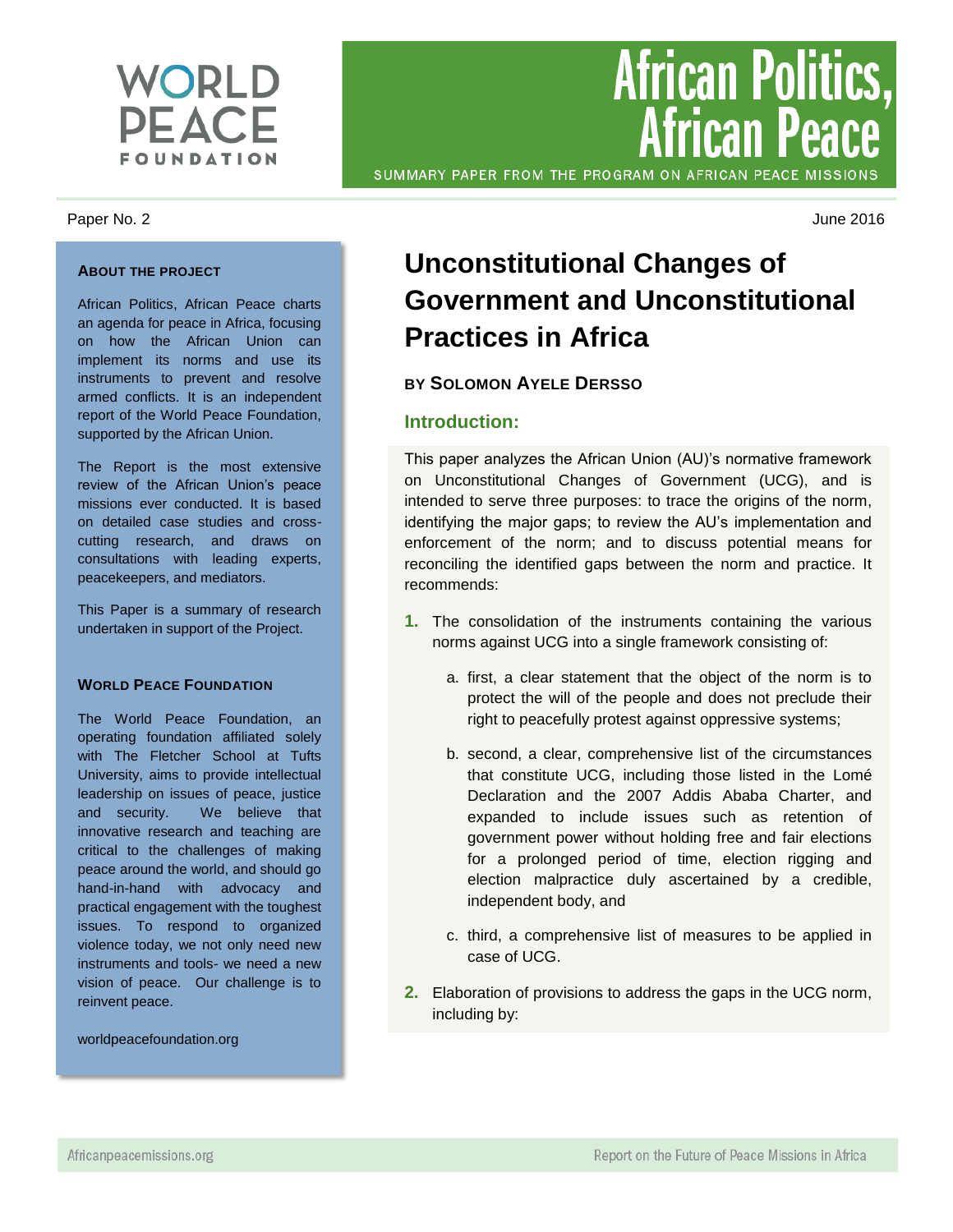- a. providing a mechanism that outlines specific guidelines to determine when popular uprisings are or are not UCG;
- b. articulating the standard by which restoration of constitutional order and lifting of sanctions is to be judged, and
- c. avoiding divergent application of the norm on UCG; this could be accomplished by the AU and the Regional Economic Communities (RECs) agreeing on a process for assessing whether the required conditions for UCG were met.
- **3.** Elimination of the distinction between UCG, serious human rights and democratic deficits. To do this, the sanctions applicable in UCG cases should also be applicable to cases of systematic violations of human rights and democratic principles. Additionally, the AU Peace and Security Council should develop mechanisms for operationalizing Article 19 of the founding Protocol (on establishing close working relationship with the African Commission and Court on Human and People's Rights).
- **4.** Establishment of an expert group on the implementation of the AU norm on UCG as its subsidiary body which would offer technical support in assessing and monitoring different elements of UCG on the continent.

# **Key Findings:**

Between 1952 and 2014 there were 91 successful coups in Africa, and prior to 1990's, coups had become the main mode of political contestation and leadership change in the majority of African states. They eroded and undermined constitutional rule, entrenched bad governance and created conditions inimical to citizen's freedom (including by encouraging future coups). This changed with the revival of multi-party politics in Africa

in the 1990s, which led to the emergence of a belief in elections as the only legitimate basis for assuming and retaining government power. Building on this belief, the O/AU has become not only the defender of democracy and constitutional rule on the continent, but has also taken on the role of promoting democracy and helped enshrine the norm against the UCG in various legal instruments. Through norms like the UCG, the O/AU has even exceeded the United Nations in expansively articulating the conditions that would be considered threats to peace and security.

# **The creation of the norm against UCG**

While the norm against UCG has strong bases in the evolving interpretation of the concept of threats to international peace and security within international law and the post-Cold War normative interest of international law and international organizations in the defense of constitutional order and in the promotion of democratic governance, in Africa its origin is associated with shift in the 1990s from one party and/or military rule to a system of government based on multiparty democratic elections . With military coups targeting new governments coming to power through generally free elections, Africa was faced with the need for preventing the menace of coups from derailing the democratization process.

The norm against UCG began with measures proposed by the 1997 OAU Council of Ministers for the restoration of constitutional order in response to the coup d'état in Sierra Leone. These measures urged African countries and the international community to refrain from recognizing or supporting the perpetrators of the coup d'état which had overthrown the democratically elected government. Subsequently, at its Algiers Summit in 1999, the OAU reviewed the various methods by which governments were changed in Africa and unanimously rejected unconstitutional changes in government as a contradiction to democracy. This Summit also called on leaders who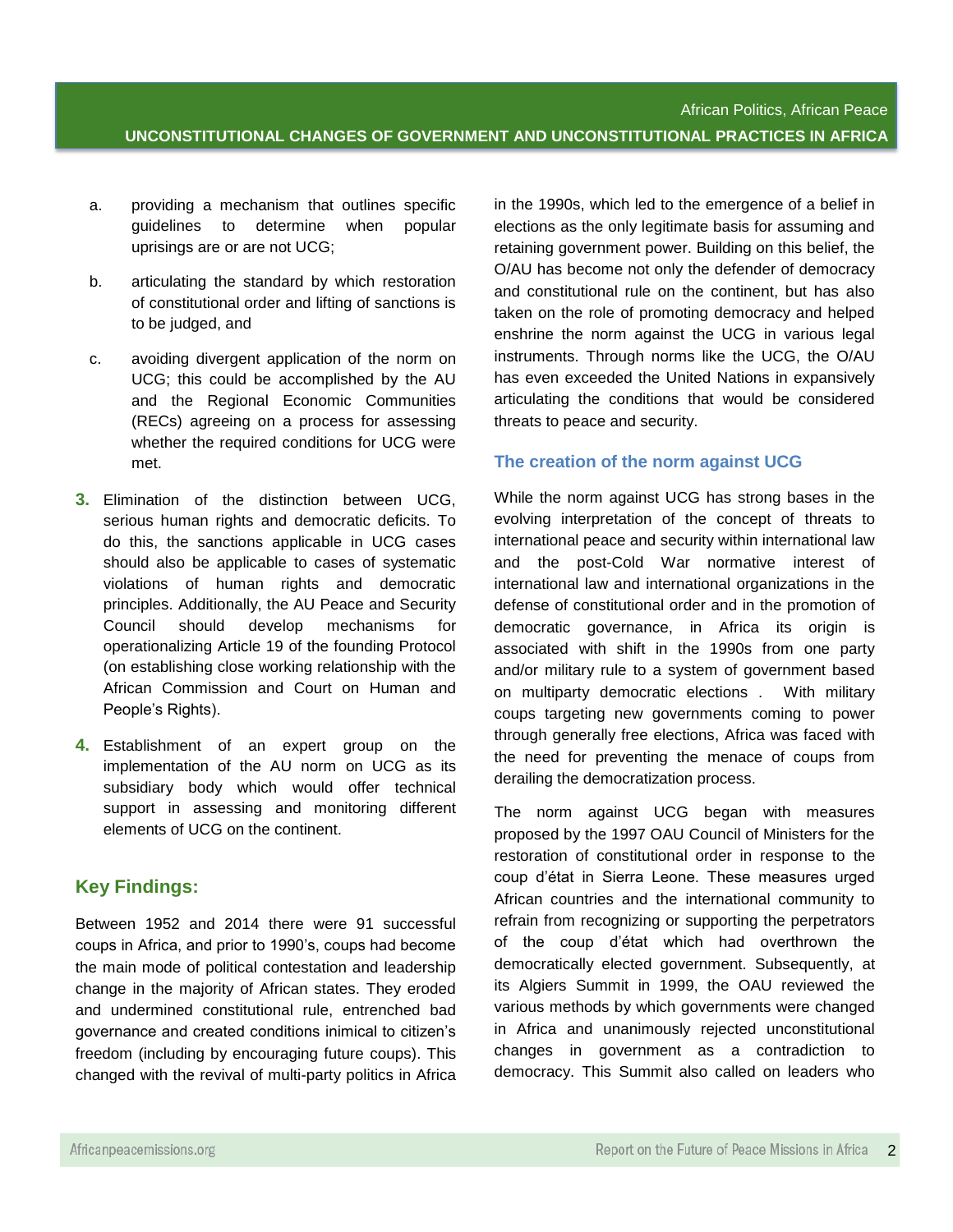had come to power between these meetings to restore constitutional rule before the OAU's annual summit in Lomé in 2000.

At that meeting, the Lomé Declaration was adopted. It banned UCG in order to preserve ongoing democratization on the continent and to officially codify that constitutional means were the only acceptable methods of changing governments. The Lomé Declaration defines what instances are considered UCG and discusses the measures that should be taken when UCG occurs. The instances that are considered UCG in the document include: military coup d'état against a democratically elected government; an intervention by mercenaries against a democratically elected government; a replacement of a democratic government by armed dissident groups and rebel movements; and the refusal of an incumbent government to relinquish power to the winning party after a free and fair election. The measures to be taken in the event of UCG include: a condemnation of the act and a warning to the perpetrators; a granting of six months to restore constitutional order and the suspension from participation of activities in the continental body; and limited and targeted sanctions if after six months constitutional order has not been restored. A significant step toward preserving democracy on the continent, the Lomé Declaration was limited by its inability to be binding to member states until the Constitutive Act of the AU was adopted. It also did not address certain issues like manipulating the constitution to remain in power; election rigging and more. These were major limitations.

Article 4(p) of the Constitutive Act of the AU sets out the prohibition of the UCG as one of the foundational principles of the AU; in fact, it is the only commitment in the Constitutive Act backed by a sanction, which prohibits governments taking power through UCG from participating in the activities of the AU. This prohibition was also included in the Protocol Establishing the AU Peace and Security Council (PSC) under Article 7(g).

However the 2007 Addis Ababa Charter provided more substance to the norm, expanding the definition of UCG to include the issue of retaining power unconstitutionally. It also expanded the measures to be taken in the event of UCG to prevent perpetrators from participating in elections to attempt to gain "democratic" leadership in that way. Finally, it strengthened the sanctions regime. The norm has further been enunciated in decisions taken and declarations adopted by both the AU Assembly and the PSC.

## **Forms of UCG**

As articulated in the AU instruments, UCG takes different forms. These include:

#### *Military coups:*

Three types of military coups have been observed in recent years: (a) *military coups proper*, where members of the army depose the incumbent political leader and put in place a military led government, for example in Mauritania (2005 and 2008), Guinea Bissau (2009 and 2012), Niger (2010), and Mali (2012); (b) *cases of forced change of government involving mass protest*, where mass protests facilitated military backed change of government. Examples include Madagascar and Egypt, and (c) the *army's involvement in violation of constitutional processes* which was the case in Togo.

#### *Intervention by mercenaries:*

Since the norm against UCG was instituted, there has been no successful overthrow of a government by mercenary forces, though they did attempt to do so in Equatorial Guinea.

## *Removal of democratic governments by armed rebels:*

Good examples include the removal of the CAR government by an armed rebel group headed by the former chief of staff of the CAR army in 2003 and the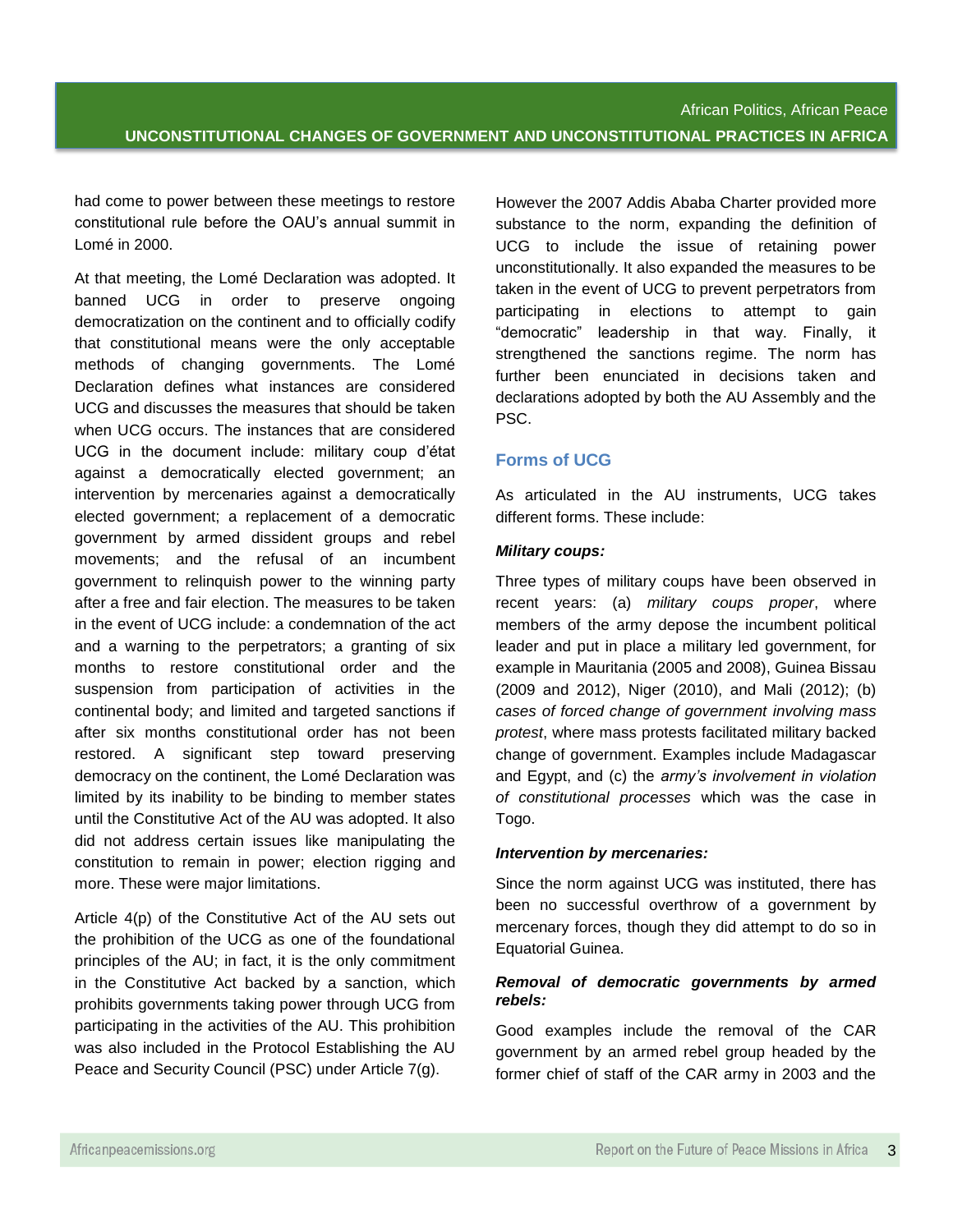subsequent removal of this government by another rebellion in 2013.

## *Refusal of an incumbent to relinquish power:*

While Kenya and Zimbabwe are cited as difficult examples but relevant to this form of UCG, the only case that the AU actually considered as constituting UCG on the ground of refusal of an incumbent to relinquish power was Coté d'Ivoire.

The amendment of a legal instrument or the constitution to prevent constitutional change in government as was unsuccessfully sought in Nigeria and Burkina Faso.

## **Gaps in enforcement**

There are major gaps in the existing AU norm for UCG. Arguably the most critical is the inadequate or lack of definition and poor formulation of the five instances that constitute UCG. The second major shortcoming relates to when constitutional order is said to have been restored. The lack of consistency in practice by the AU on this issue causes significant confusion when it comes to implementing the UCG norm. A case in point is the Madagascar case in which the reinstatement of the deposed president was not considered as a restoration of constitutional order by SADC or the AU, but was ultimately only considered restored upon the establishment of a new government determined via free and fair elections. A final critique is the lack of guidance on the fundamental causes of UCG. The AU has not developed a comparable framework for sanctioning major democratic and human rights deficits that underline the emergence of instances of UCG.

With regard to gaps in the implementation and enforcement framework, it is problematic that the AU and RECs have historically diverged in their policy practice when it comes to determining whether a country has restored constitutional order. In particular, the Mali case is notable in which ECOWAS lifted Mali's

suspension upon the signing of an agreement between ECOWAS negotiators and the military *junta*, but the AU maintained its sanctions. This also occurred in Guinea Bissau with ECOWAS being satisfied with the country's transitional government and being at odds with the AU which required an election and a democratically elected government to be in place before lifting their suspension. Another major gap is the inconsistency and lack of transparency in the application of the UCG norm.

Finally, the auto-legitimization of coup perpetrators through subsequent elections has been a challenge for the AU in enforcing the UCG norm. In theory, this issue was to be assisted by the adoption of the Addis Ababa Charter in 2007 which banned the legitimization of coup perpetrators, but the rule only became binding in 2010. A major test for the application of this rule emerged with respect to Egypt but the AU failed to enforce it when it reinstated Egypt despite the fact that the leader of the military that deposed the democratically elected government auto-legitimized himself via elections.

# **Existing and Emerging Issues**

The AU continues to debate whether to categorize specific events, such as popular uprisings (as those sweeping across North Africa during the Arab Spring), and the manipulation of constitutional term limits (as in the Republic of Congo) as UCG. The AU has also begun to strengthen the norm against UCG by criminalizing the perpetration of acts leading to UCG (although the Protocol is still to come into effect).

UCG's are usually the result of serious deficits in democratic governance, observance of people's and human rights, the rule of law and constitutionalism. Critically, the AU has failed to define the actions or measures that it needs to take in cases of serious breaches of these norms. As a result, the AU's actions on UCG continue to remain reactive rather than becoming preventive.